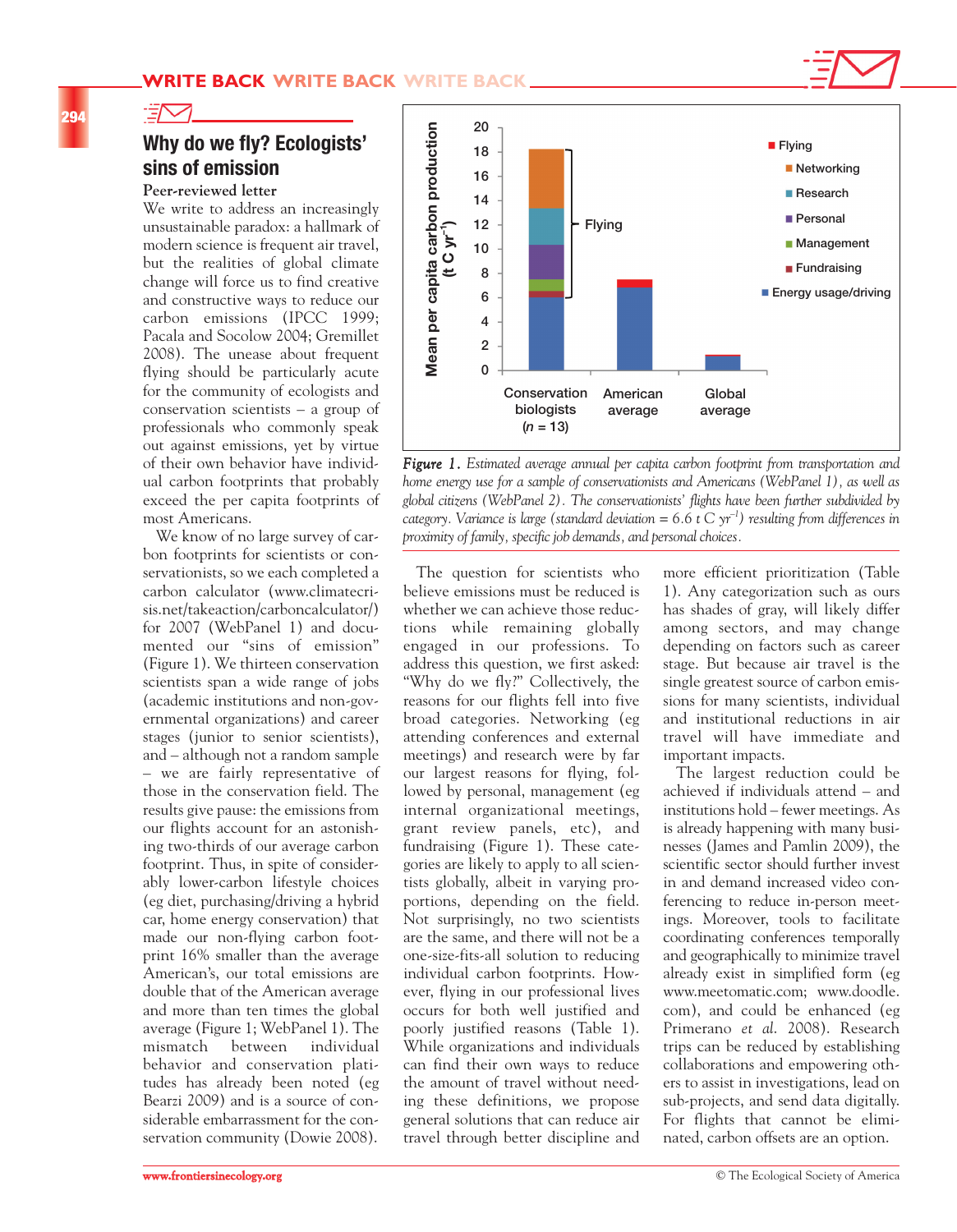Although these changes are relatively simple, they have enormous potential to reduce carbon emissions in the scientific community. If the 10 000–12 000 members of the Ecological Society of America (www.esa.org/member\_services/) or the Society for Conservation Biology (www.conbio.org/join/) – assuming the members of both organizations have footprints comparable to ours – collectively reduced their travel by 30%, it could result in reductions of ~42 000 tons of carbon per year (t C  $yr^{-1}$ ). That is the equivalent of taking ~7300 cars off the road for a year (www.epa.gov/RDEE/energyresources/calculator.html) or eliminating 172 Boeing 747 US–Europe transatlantic flights.

Institutional changes to reduce flying are beginning. For example, The Nature Conservancy (TNC) reduced trustee meetings from annual to biennial events and reduced science leadership meetings from three to one per year. These changes have not compromised either activity. Similarly, the World Wildlife Fund (WWF) has pledged a 10% reduction in businessrelated flights. We urge others to do the same and more. Because the environmental impact of flying is very large, small changes in how we conduct our private and professional lives, leading to fewer flights, will substantially reduce carbon emissions.

# $\blacksquare$  Acknowledgments

We thank S Rizk of the Global Footprint Network for assistance with data sources, as well as the following individuals for information and discussions: L Burke, T Damassa, and S Putt del Pino (World Resources Institute); G Baldwin, K Chatterjee, E Dinerstein, P Lockley, and T Ricketts (WWF); B Hemmings (Transport and Environment); and R Robison (National Institutes of Health). We are grateful to TNC for providing funding for us to initiate this project.

**Helen E Fox1\*, Peter Kareiva2 , Brian Silliman3 , Jessica Hitt<sup>4</sup> , David A Lytle5 , Benjamin S**

#### **Table 1. Our assessment of well justified (1) and poorly justified (2) reasons for flying, along with suggestions (3) for how institutions can institute policies to reduce travel for these reasons**

*(1) Well justified reasons to fly*

- To network with a large group of professional colleagues in a specific area and limited time period, thus eliminating the need for multiple trips to see individual colleagues. To develop a relationship for fundraising or professional partnership. To build a sense of team, with new collaborators or colleagues.
- To work closely together over an extended time period.
- To conduct field research that cannot be done any other way.

| (2) Poorly justified reasons to fly<br>To ensure you actually do the work<br>involved in the project or give it your full<br>attention.                                                                 | (3) Institutional solutions<br>Enforce deadlines, encourage reasonable<br>work commitments and better self-disci-<br>pline.                                                                                                                                               |
|---------------------------------------------------------------------------------------------------------------------------------------------------------------------------------------------------------|---------------------------------------------------------------------------------------------------------------------------------------------------------------------------------------------------------------------------------------------------------------------------|
| To ensure you are "in the loop" and do<br>not miss any key discussions or sub-texts,<br>or to ensure that your ideas will be<br>given as much weight as competing ideas<br>brought in person by others. | Require participation in video conferencing<br>to "level the playing field". Establish clear<br>and disciplined decision-making processes<br>(consensus, vote, senior manager/leader<br>under advice of group) so that the role of<br>personal interactions is minimized. |
| To meet with a group you know well<br>(including flying as part of a large group<br>of your in-house colleagues).                                                                                       | Meet less frequently and work as "virtual<br>teams". Provide online forums for impor-<br>tant discussions and improve other forms<br>of communication, such as electronic<br>newsletters.                                                                                 |
| To symbolize that the topic is important.                                                                                                                                                               | Do not require symbolism to establish<br>importance, but rather have a clear prior-<br>ity system that highlights importance.                                                                                                                                             |
|                                                                                                                                                                                                         |                                                                                                                                                                                                                                                                           |

### Halpern<sup>6</sup>, Christine V Hawkes<sup>7</sup>, **Joshua Lawler8 , Maile Neel<sup>9</sup> , Julian D Olden10, Martin A** Schlaepfer<sup>11</sup>, Katherine Smith<sup>12</sup>, and Heather Tallis<sup>13</sup>

*1 Conservation Science Program, World Wildlife Fund, Washington, DC \* (helen.fox@wwfus.org); 2 The Nature Conservancy, Seattle, WA; 3 Department of Biology, University of Florida, Gainesville, FL; 4 EcoAdapt, Washington, DC; 5 Department of Zoology, Oregon State University, Corvallis, OR; 6 National Center for Ecological Analysis and Synthesis, Santa Barbara, CA; 7 Section of Integrative Biology, University of Texas at Austin, Austin, TX; 8 College of Forest Resources, University of Washington, Seattle, WA; 9 Department of Plant Science and Landscape Architecture and Department of Entomology, University of Maryland, College Park, MD; 10School of Aquatic and Fishery Sciences, University of Washington, Seattle, WA; 11College of*

*Environmental Science and Forestry, State University of New York, Syracuse, NY; 12Department of Ecology and Evolutionary Biology, Brown University, Providence, RI; 13The Natural Capital Project, Woods Institute for the Environment, Stanford University, Stanford, CA*

- Bearzi G. 2009. When swordfish conservation biologists eat swordfish. *Conserv Biol* **23**: 1–2.
- Dowie M. 2008. The wrong path to conservation. *The Nation*. Sep 10. www.the nation.com/doc/20080929/dowie. Viewed 19 May 2009.
- Gremillet D. 2008. Paradox of flying to meetings to protect the environment. *Nature* **455**: 1175.
- James P and Pamlin D. 2009. Virtual meetings and climate innovation in the 21st century. WWF and SustainIT. www.worldwildlife.org/climate/video conferencing. Viewed 25 Mar 2009.
- IPCC (Intergovernmental Panel on Climate Change). 1999. Aviation and the global atmosphere. Penner J, Lister D, Griggs D, *et al*. (Eds). Cambridge, UK: Cambridge University Press.
- Pacala S and Socolow R. 2004. Stabilization wedges: solving the climate prob-